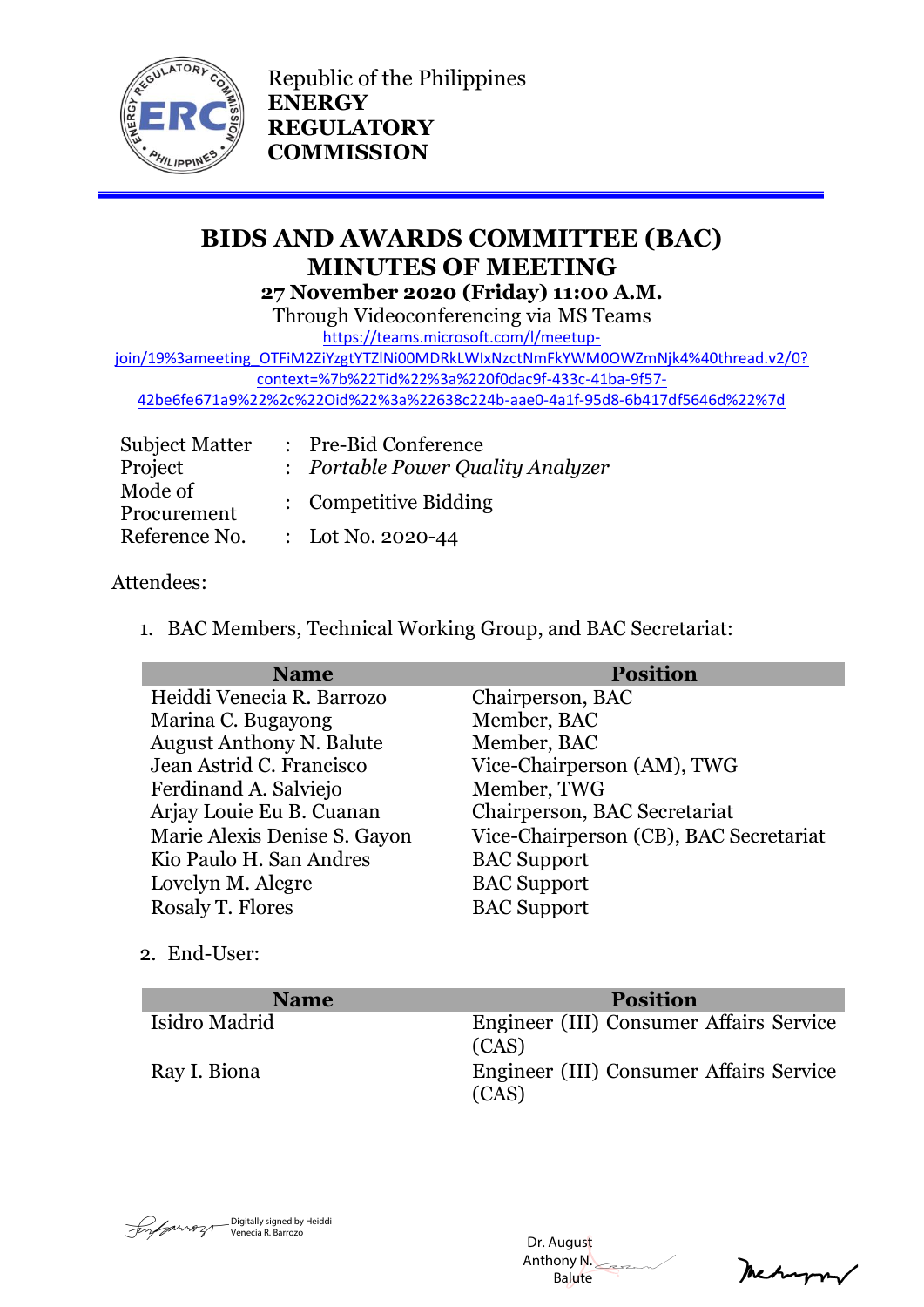#### **I. Call to Order**

The Pre-Bid Conference for the *Procurement of Portable Quality Analyzer* with an Approved Budget for the Contract (ABC) of One Million Five Hundred Thousand Pesos (PhP1,500,000.00), was called to order at eight minutes past eleven o'clock in the morning (11:08 A.M.) through videoconferencing via MS Teams, with BAC Chairperson Heiddi Venecia R. Barrozo as the presiding officer.

## **II. Determination of Quorum**

The BAC Secretariat Chairperson, Atty. Arjay Louie Eu B. Cuanan, confirmed the presence of a quorum with the attendance of BAC Chairperson Barrozo, and BAC Members Dr. August Anthony N. Balute and Atty. Marina C. Bugayong.

After having established the required quorum, BAC Secretariat Chairperson Cuanan likewise acknowledged the presence of the Technical Working Group (TWG), BAC Secretariat and support staff, as well as the representatives from the end-user. Invitations to observe the Pre-Bid Conference were sent to Bishops-Businessmen's Conference for Human Development (BBC), Commission on Audit (COA), Philippine Chamber of Commerce and Industry (PCCI), and Transparency Accountability Network (TAN). However, none of the invited observers attended the pre-bid conference despite such notice.

#### **III. Proceedings**

BAC Secretariat Chairperson Cuanan manifested that as of eleven minutes past eleven o'clock in the morning (11:11 A.M.), no prospective bidders attended or manifested their interest to join the scheduled Pre-Bid Conference.

BAC Chairperson Barrozo manifested that the prospective bidders should be given additional five (5) minutes to join the Pre-Bid Conference. Meanwhile, she asked some clarifications to the end-user regarding the project.

## **IV. Question and Answers**

1. BAC Chairperson Barrozo asked the end-user if they have identified prospective bidders for the project procurement. She further asked if the BAC Secretariat has data analytics that could show or identify the prospective bidders who accessed the Invitations to Bid (ITB) as posted in the GPPB and ERC websites.

**Minutes of the Meeting: Pre-Bid Conference for the Procurement of** *Portable Power Quality Analyzer*



 Dr. August Anthony N. **Balute** 

meturny

*2*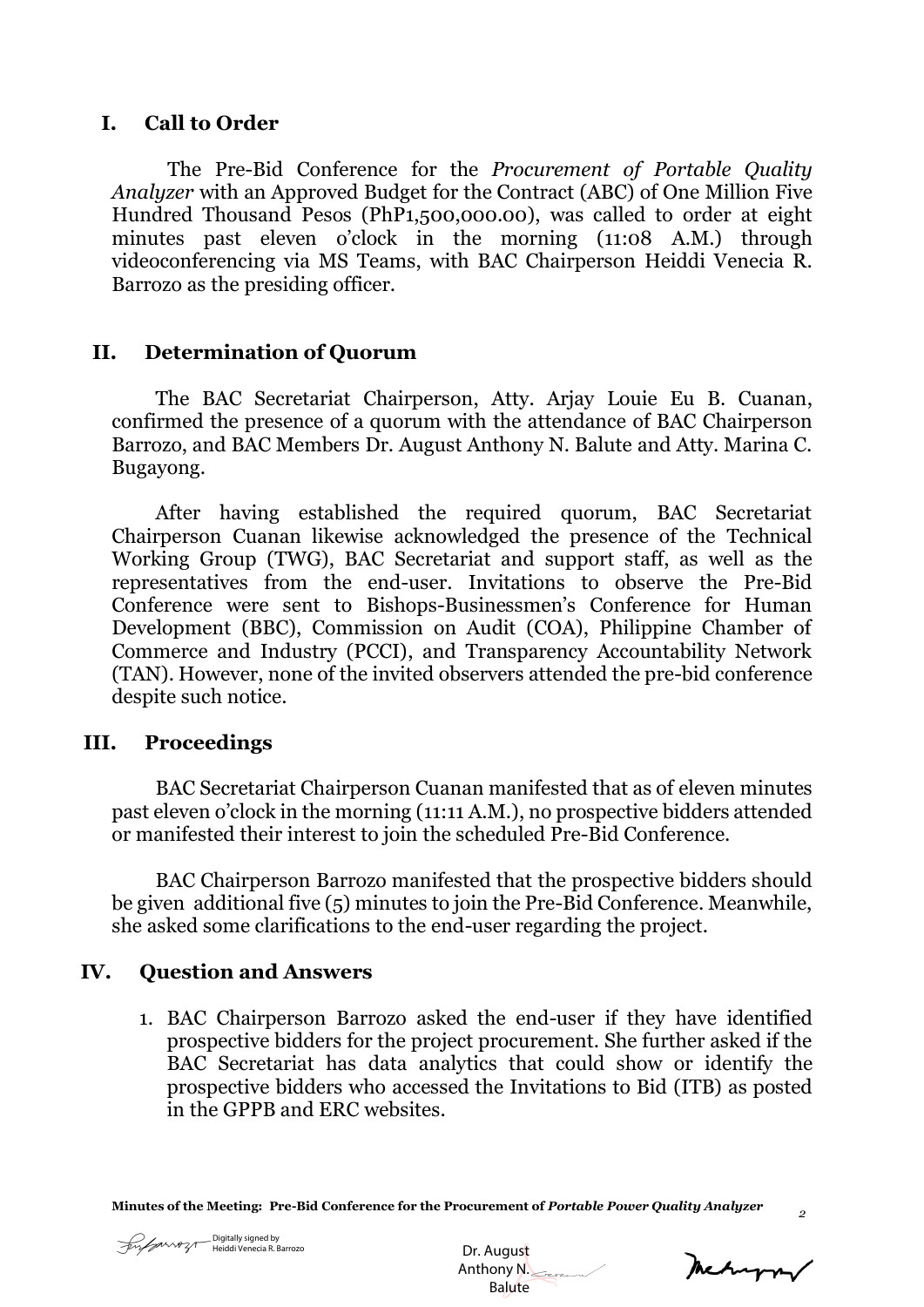- Engr. Salviejo from the TWG and a representative from the CAS answered that they identified two (2) prospective bidders which have already provided the same equipment to the Energy Regulatory Commission (ERC) in the previous years.
- BAC Secretariat Chairperson Cuanan manifested that based on the market study conducted and submitted to the BAC Secretariat by the end-user, they identified three (3) prospective bidders, namely: 1) Centrade, 2) Systems Control Instrumentations, Inc. and 3) Tan Delta.
- BAC TWG (CB) Vice Chairperson Amabelle D. Del Rosario answered that the PhilGEPS website has analytics that will show the number of views of the posted ITB, but it is not possible to identify who accessed or viewed said document.
- BAC Secretariat (CB) Vice-Chairperson Atty. Marie Alexis S. Gayon answered that the there is a link included in the ITB where the prospective bidders can view and download the bidding documents. She added that the PhilGEPS website is currently not accessible and that the alternative website for posting might not have a "push notifications" feature for prospective bidders.

BAC Chairperson Barrozo confirmed from the BAC Secretariat if there is any prospective bidder who joined the Pre-Bid Conference.

BAC Secretariat Chairperson Cuanan manifested that as of twenty-five minutes past eleven o'clock in the morning (11:25 A.M.), no prospective bidder joined or manifested their intention to join the Pre-Bid Conference.

In view of the foregoing, BAC Member Dr. August Anthony N. Balute moved to adjourn the Pre-Bid Conference.

BAC Member Atty. Marina C. Bugayong seconded the motion.

The deadline for the manual submission of bids at the ERC Main Office is on 11 December 2020.

*(The remainder of this page was intentionally left blank)*

**Minutes of the Meeting: Pre-Bid Conference for the Procurement of** *Portable Power Quality Analyzer*

Mechanger

*3*